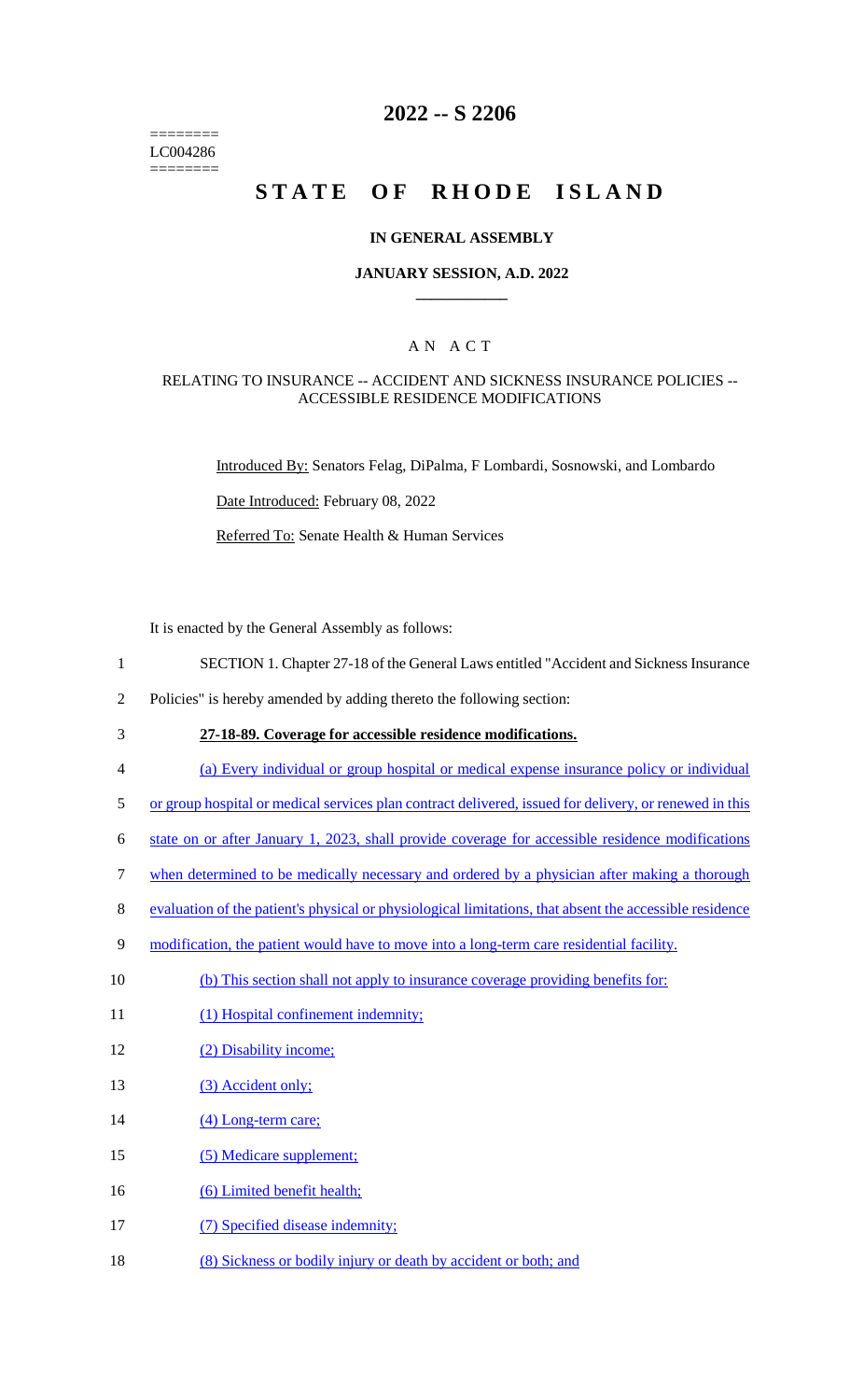1 (9) Other limited benefit policies. 2 SECTION 2. Chapter 27-19 of the General Laws entitled "Nonprofit Hospital Service 3 Corporations" is hereby amended by adding thereto the following section: 4 **27-19-81. Coverage for accessible residence modifications.**  5 (a) Every individual or group hospital or medical expense insurance policy or individual 6 or group hospital or medical services plan contract delivered, issued for delivery, or renewed in this 7 state on or after January 1, 2023, shall provide coverage for accessible residence modifications 8 when determined to be medically necessary and ordered by a physician after making a thorough 9 evaluation of the patient's physical or physiological limitations, that absent the accessible residence 10 modification, the patient would have to move into a long-term care residential facility. 11 (b) This section shall not apply to insurance coverage providing benefits for: 12 (1) Hospital confinement indemnity; 13 (2) Disability income; 14 (3) Accident only; 15 (4) Long-term care; 16 (5) Medicare supplement; 17 (6) Limited benefit health; 18 (7) Specified disease indemnity; 19 (8) Sickness or bodily injury or death by accident or both; and 20 (9) Other limited benefit policies. 21 SECTION 3. Chapter 27-20 of the General Laws entitled "Nonprofit Medical Service 22 Corporations" is hereby amended by adding thereto the following section: 23 **27-20-77. Coverage for accessible residence modifications.**  24 (a) Every individual or group hospital or medical expense insurance policy or individual 25 or group hospital or medical services plan contract delivered, issued for delivery, or renewed in this 26 state on or after January 1, 2023, shall provide coverage for accessible residence modifications 27 when determined to be medically necessary and ordered by a physician after making a thorough 28 evaluation of the patient's physical or physiological limitations, that absent the accessible residence 29 modification, the patient would have to move into a long-term care residential facility. 30 (b) This section shall not apply to insurance coverage providing benefits for: 31 (1) Hospital confinement indemnity; 32 (2) Disability income; 33 (3) Accident only; 34 (4) Long-term care;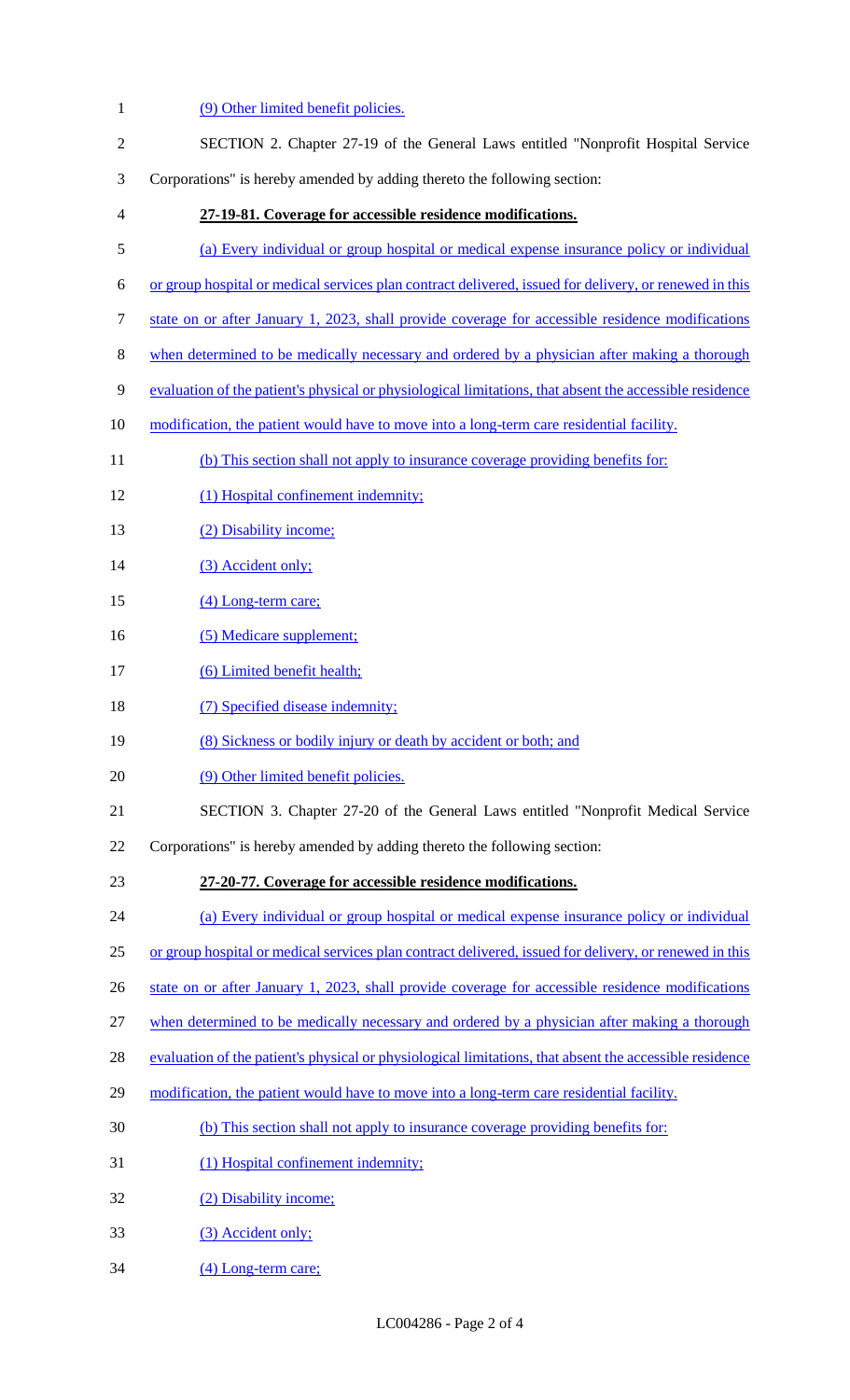- 1 (5) Medicare supplement; 2 (6) Limited benefit health; 3 (7) Specified disease indemnity; 4 (8) Sickness or bodily injury or death by accident or both; and 5 (9) Other limited benefit policies. 6 SECTION 4. Chapter 27-41 of the General Laws entitled "Health Maintenance 7 Organizations" is hereby amended by adding thereto the following section: 8 **27-41-94. Coverage for accessible residence modifications.**  9 (a) Every individual or group hospital or medical expense insurance policy or individual 10 or group hospital or medical services plan contract delivered, issued for delivery, or renewed in this 11 state on or after January 1, 2023, shall provide coverage for accessible residence modifications 12 when determined to be medically necessary and ordered by a physician after making a thorough 13 evaluation of the patient's physical or physiological limitations, that absent the accessible residence 14 modification, the patient would have to move into a long-term care residential facility. 15 (b) This section shall not apply to insurance coverage providing benefits for: 16 (1) Hospital confinement indemnity; 17 (2) Disability income; 18 (3) Accident only; 19 (4) Long-term care; 20 (5) Medicare supplement; 21 (6) Limited benefit health; 22 (7) Specified disease indemnity; 23 (8) Sickness or bodily injury or death by accident or both; and 24 (9) Other limited benefit policies.
	- ======== LC004286 ========

25 SECTION 5. This act shall take effect upon passage.